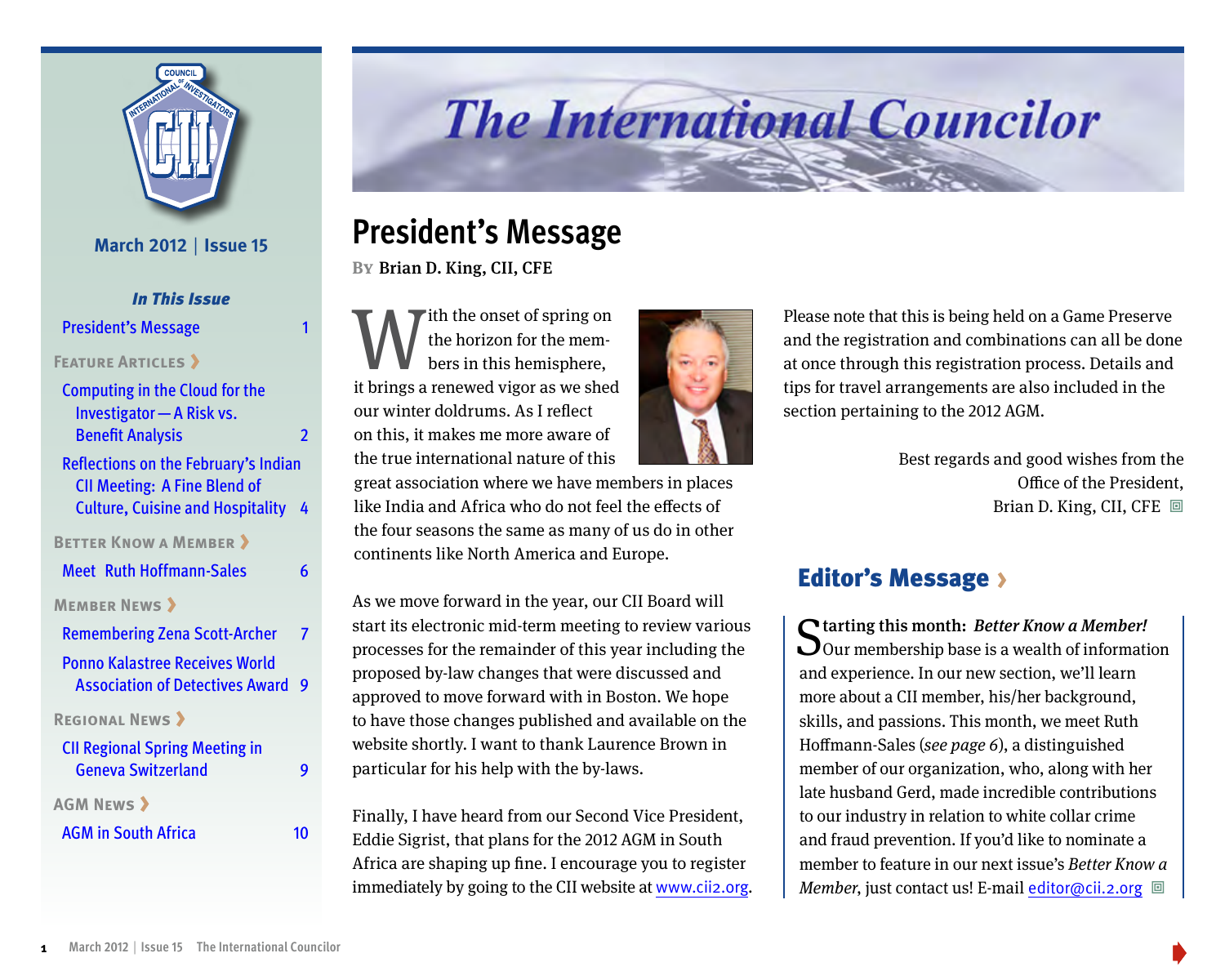### <span id="page-1-0"></span>**Computing in the Cloud for the Investigator—A Risk vs. Benefit Analysis**  $\vert$  BY Lois Colley Feature Articles

**Even an optimal information technology platform**<br>has pitfalls. In-office servers are subject to Mothe<br>Nature's whims, such as power outages, in which<br>rely on backup batteries and backup servers. A physica has pitfalls. In-office servers are subject to Mother Nature's whims, such as power outages, in which we rely on backup batteries and backup servers. A physical server or laptop can always be stolen, or incapacitated by

backing up individual files, whole computer systems, or entire servers with multiple tenants (users), cloud technology can be deployed quickly and easily. Some providers offer free services (i.e., dropbox.com), while others charge a nominal rate, and still others offer plans tailored to busi-

*Read the fine print, and do your due diligence regarding any cloud service provider to determine the financial security of the company, the locations and fire safety of their storage facilities, among other factors.*

one precariously placed cup of coffee. For some small business owners, the expenditures of maintaining an in-house server and virtual private network by an IT professional can be astronomical, and the time drain encountered by managing these systems can be devastating to your bottom line.

Enter cloud computing. Each time a server crashes, a VPN requires resetting, or a laptop goes rogue, we pause to consider: Couldn't I just send it all to the cloud, and have access from anywhere, and not be subject to the ups and downs of physical information maintenance?

But in our information-sensitive industry, what securities are offered in a technology model with such broad access? Will it actually save money or time? The information will be housed somewhere, but where? These questions and more are essential to the understanding of whether private investigators stand to benefit from advances in cloud technology.

#### **Benefits**

Cloud computing can be beneficial at every level. Whether



nesses. Some cloud service providers are even integrated with applications which allow users to access data from smartphones.

Cloud computing offers what IT professionals term "Rapid Elasticity," meaning that your storage needs are met instantaneously. In the old data storage model, one may outgrow the storage capabilities of a physical server, and need to purchase the next size up, and subsequently transfer all information. In the cloud model, your storage needs can be increased with the click of a button, often even without need for interaction with any customer service representatives.

Cloud technology offers "Measured Service," meaning that you can obtain information regarding who accessed your data and when. With this information, you can easily monitor, control and access reports of your activities on the cloud. This transparency of activity as viewable by the business owner is an added safeguard for business owners who [are unsure about shifting data into the cloud. In addi-](#page-2-0)

➥ *continues on next page* 

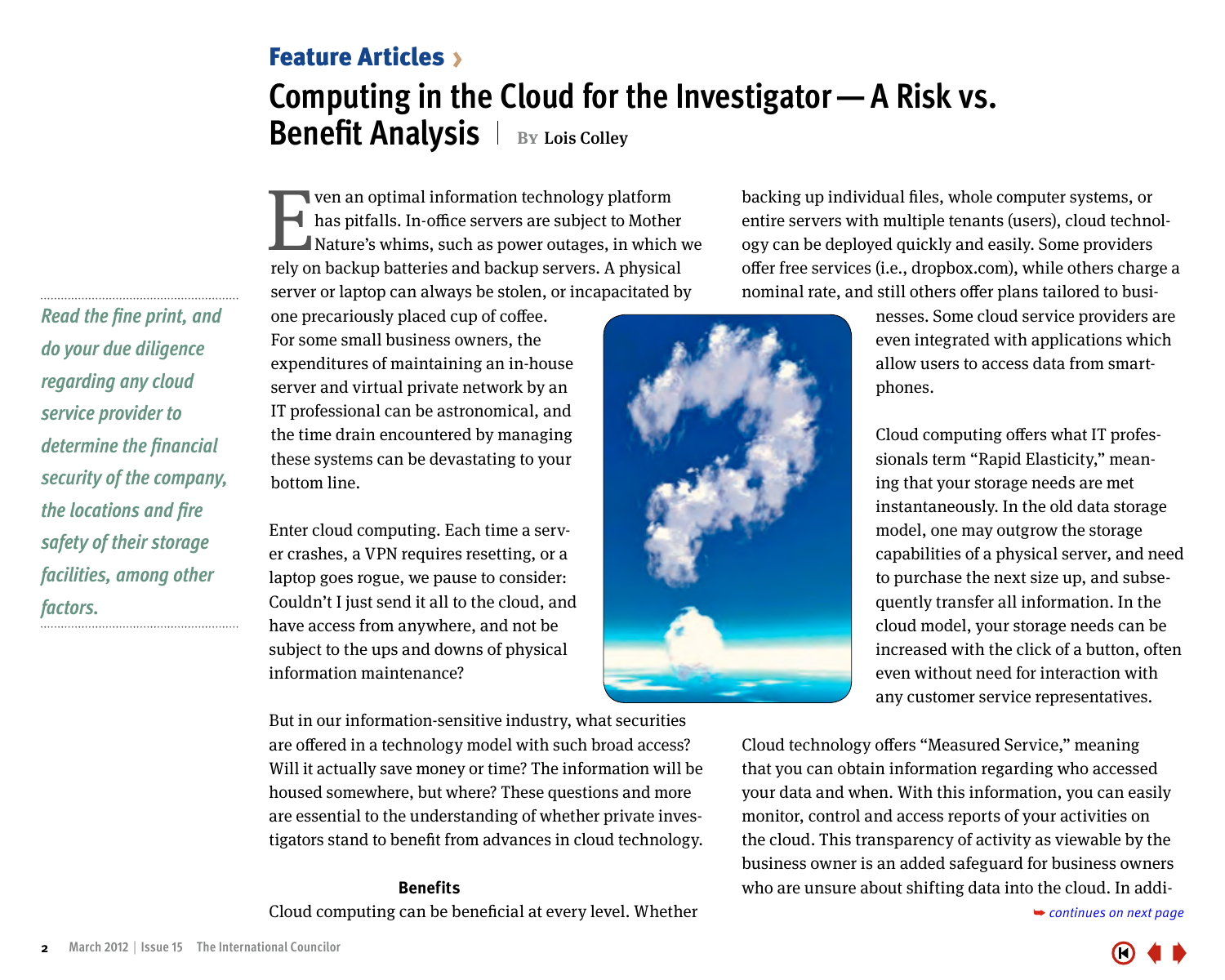<span id="page-2-0"></span>tion to helping you make sure that all parties accessing your information are authorized to do so, it may reveal to you valuable information about employee loyalties (i.e. that a certain employee was accessing trade secret documents).

#### **Security**

In our industry, information protection is paramount. That's why any cost savings you find when transferring data to the cloud needs to be reinvested

into the security controls of your cloud environment. Read the fine print, and do your due diligence regarding any cloud service provider to determine the financial security of the company, the locations and fire safety of their storage facilities, among other factors. Also, the degree of encryption is essential to the privatization of your information.

Some providers, such as the EU based TeamDrive, disclose the location of their storage facilities throughout Europe to

users, and even allow users to pay extra to choose the specific storage locations of their data. Others providers, such as Carbonite and Mozy, offer less peace of mind regarding the location of their data, with a tendency to use phrases like "your data is secure in servers all over the world." Some of these locations may be less safe than others due to economic and political factors, while some of these locations may allow your data to be legally monitored by government entities, despite what your service agreement with your provider decrees. Although TeamDrive declares that at no point will your files be accessed by anyone in their employ (each document has a key, of which only the document's owner/author is in control), Carbonite's fine print is different: "A limited number of Carbonite employees are able to access backed up files in order to assist with data recovery if needed."

In shifting data to the cloud, be sure that the provider's settings are in alignment with any national or regional protection laws. For instance, in the Asia Pacific region, certain measures are incumbent upon the data

controller in controlling the personal data from loss, misuse or alteration based on the OECD and APEC guidelines (Organization for Economic Cooperation and Development and Asia Pacific Economic Cooperation, respectively). Cloud users in the United States will be subject security measures and data privacy provisions as outlined in the Gramm-Leach-Billey Act and the HIPPA (Health Insurance Portability and Accountability Act). Users in the U.S. and elsewhere will also need to ascertain information about whether their chosen cloud provider can comply with

legal Discovery demands, as well as auditing issues.

Data encryption offerings will vary from provider to provider. The industry standard seems to currently be at 128 bit data encryption, while some providers, such as TeamDrive offering enhanced security at 256 bit data encryption. Some providers automatically disqualify themselves from doing business with information sensitive industries like ours, because they don't offer information outright about their

security, or they provide only a murky overview of their security features. A service provider worthy of your trust will not only clearly outline — but be boastful – of their security measures.

Most importantly, even the highest quality cloud model will have gaps in which the consumer must be responsible for the security of their information. The customer's own firewall and encryption settings, therefore, become a large and looming issue. The computer, software, and internet browsers you choose in which to utilize cloud technology are big factors in the security of your data interactions.

#### **Pricing**

The plan structures of cloud computing vary greatly from one provider to another, dependent on what services you need. Some bundle server backup with single user data storage, while some separate these line items. Some offer continuous and automatic backup, while others backup data piece by



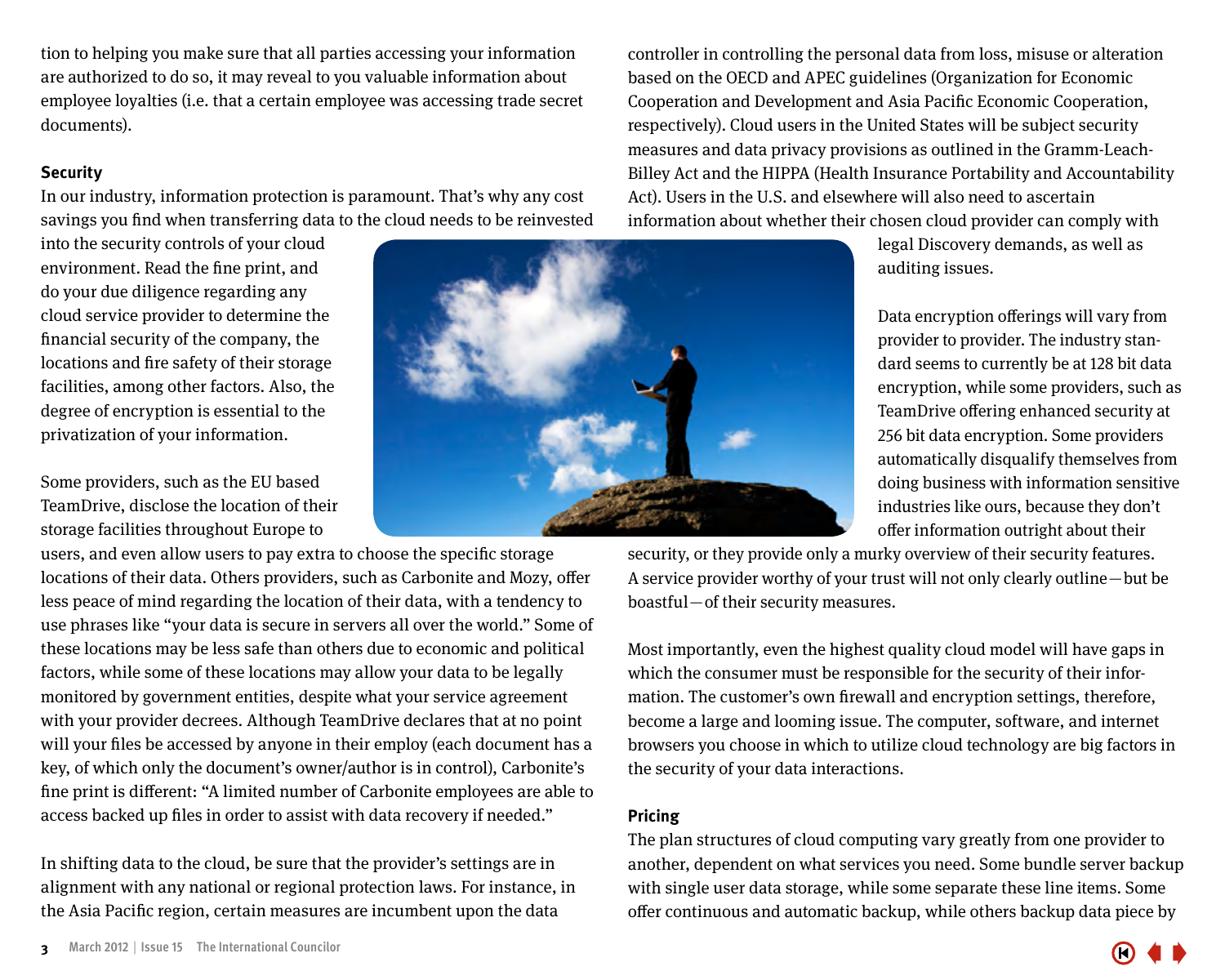#### <span id="page-3-0"></span>**Cloud computing** *continued from page 3*

piece upon your command. TeamDrive offers automatic unlimited data storage and automatic backup for about \$70/ year per user, while Mozy charges per desktop license (\$3.95 USD /month) plus data charges (\$0.50 USD/ GB). Carbonite offers a flat rate of \$229/ year with an automatic backup of 250 GB. You can get additional storage, plus back up your server, for a total of \$600 USD/ year. Sugarsync offers a plan specifically targeted at small businesses, in which you receive 100 GB storage with three users for \$300 USD/ year, or \$30 USD/ month. While these prices pale in comparison to the maintenance charges associated with having an IT professional manage your in-house physical data storage, again, it is advisable to reinvest any cost savings into enhancing the security of your existing platforms and equipment.

#### **For more information:**

An excellent risk versus benefit analysis of cloud computing can be found at the Cloud Security Alliance.

www.cloudsecurityalliance.com www.box.com www.carbonite.com www.dropbox.com www.mozy.com

www.skydrive.com www.sugarsync.com www.TeamDrive.com ª



A recent study by Kikscore, found that "the fear of being defrauded or being a victim of an online scam has led more than 90% of online consumers not to complete a transaction online." The study also found "more than



85% of website visitors and people who conduct local searches said they would be more willing to hire service providers who have trust seals on their websites."

# **Reflections on the February's Indian CII Meeting: A Fine Blend of Culture, Cuisine and Hospitality** | BY Alan Marr

Safdarjung Rail Station at 6:30 in the morning to be warmly gree<br>Pawan and Bunty. We were then driven to their lovely home for a<br>cup of tea and a rest before joining the CII Begional Meeting in New Delb Safdarjung Rail Station at 6:30 in the morning to be warmly greeted by Pawan and Bunty. We were then driven to their lovely home for a relaxing cup of tea and a rest before joining the CII Regional Meeting in New Delhi.

Our hosts Pawan, Ajit, Sachit and other Indian members packed a lot into the programme. We started off at Geoffrey's in Saket, a bar/ restaurant in a shopping mall. Vicki and I represented the U.K, but we had members from



Nepal, Australia, USA, Philippines, Israel, Singapore, China and Hong Kong. Regular attendees were Ponno Kalastree, Jeff Williams, Jacob Lapid and Aaron Sivan. The food and drink flowed freely under Sachit's watchful eye.



On Saturday morning we had a range of very good speakers giving an international perspective on intellectual crime and Asian crime trends. After lunch we went to Akshardhan, a beautiful [Mandin \(Temple\). The experience was](#page-4-0) 

➥ *continues on next page*

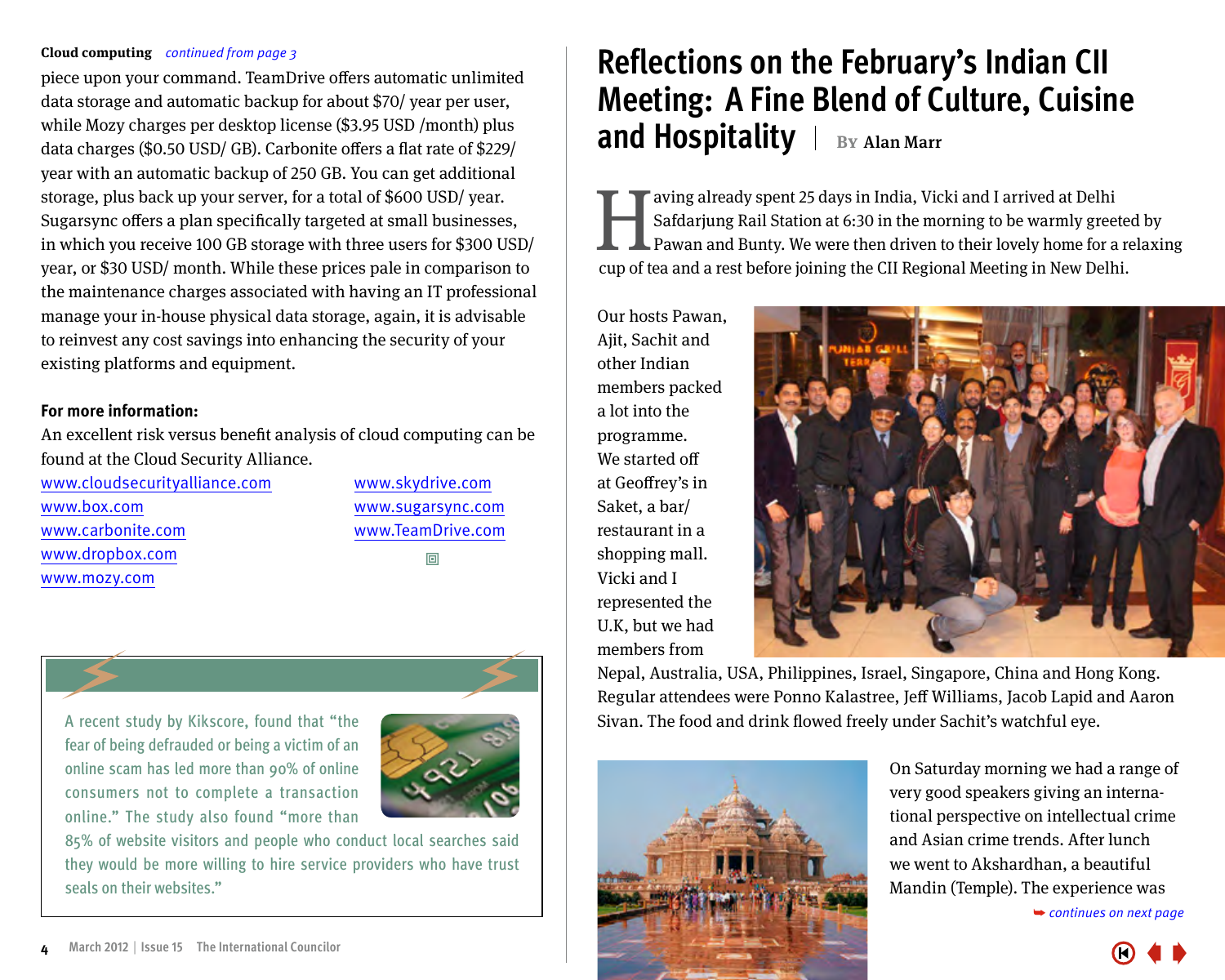<span id="page-4-0"></span>

worthy of Disney in Orlando. It was set in 60 acres of lush lawns and gardens. It had only opened in 2005 and we were led into caves depicting 10,000 years of Indian culture where we saw audio animatronics figures presenting the life of Bhagaran Swami Aragon and his philosophy of life. The temple was built in his honour.

The splendour of the temple and surroundings was breathtaking. We moved on to dinner at "Delhi O Delhi" for another taste of India.

On Sunday we visited Qutab Minar, a UNESCO world heritage site. This 238 foot tower, built in 1192 of red and buff sandstone, is a fine example of Indo-Islamic Afghan architecture.



Then under Ajit's supervision we went on to the "Kingdom of Dreams," a truly Bollywood setting with regional state restaurants and shops where we had lunch before entering the theatre where we saw a spectacular Bollywood show "Zangoora – The Gipsy Prince." The show

was outstanding as a musical with song and dance, together with technical wizardry, by very talented and energetic performers. How they managed two shows a day, I do not know.

In the evening we went to "The Great Kebab Factory" for another fine meal — I don't think I have ever eaten so much meat cooked in different ways.

I suppose my overall impression of our meeting is that it was full of energy (which I needed just to keep up) and a great passion for Indian culture, cuisine and hospitality. Vicki and I would, on behalf of all of the attendees, like to thank Pawan, Sachit, Ajit and our Indian members for a very informative and fun meeting  $-$  well done indeed!  $\Box$ 



On Saturday morning we had a range of very good speakers giving an international perspective on intellectual crime and Asian crime trends.



… under Ajit's supervision we went on to the "Kingdom of Dreams," a truly Bollywood setting…

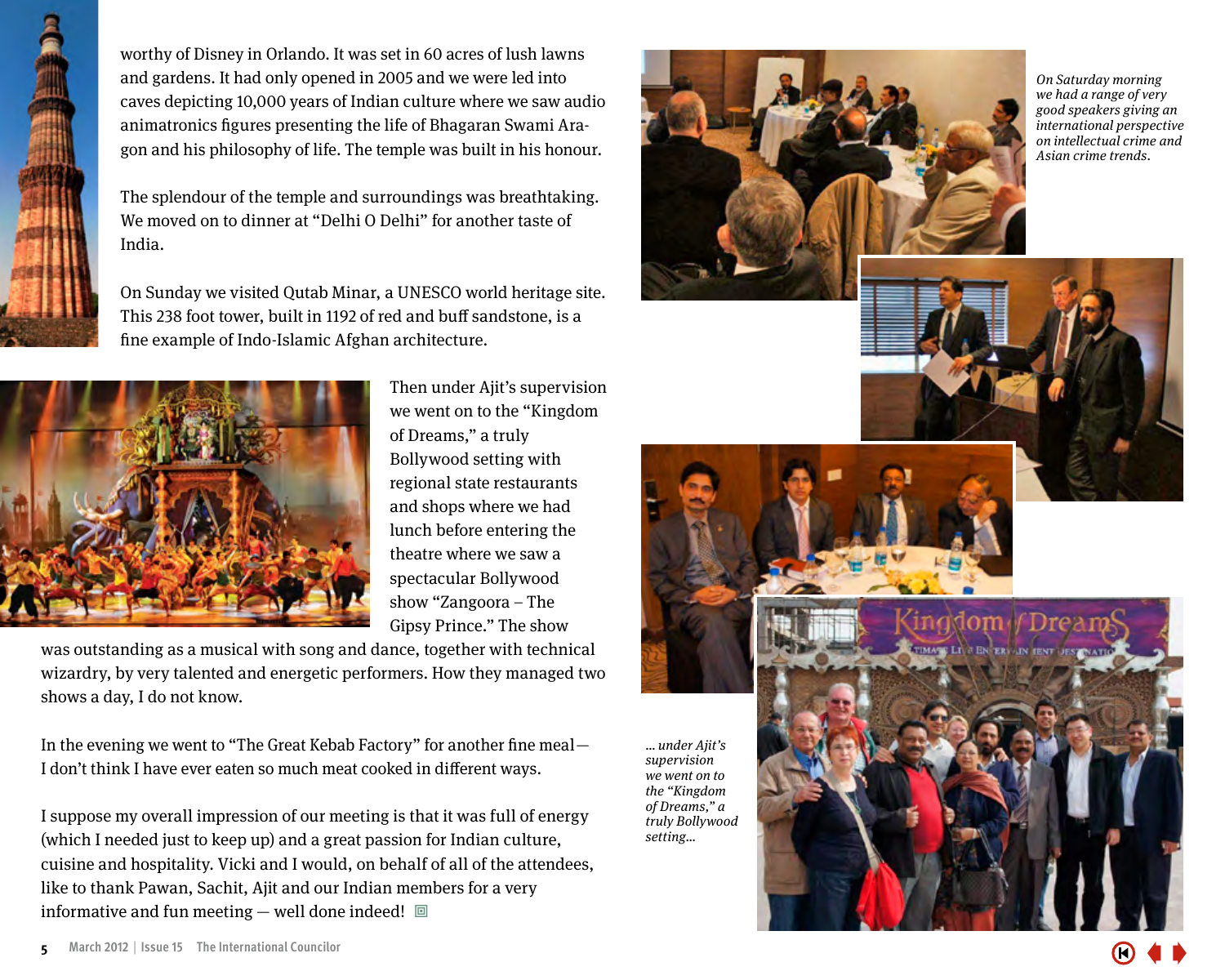### <span id="page-5-0"></span>Better Know a Member **Meet Ruth Hoffmann-Sales**

uth Hoffmann-Sales was born and educated in England. She is the holder of the London University Diploma in Criminology for which she produced a paper on 'Drink Problems in a Group of Young Offenders' and was a prize-winning student. She is also trained as a Statement Analyst. IM uth Hoffmann-Sales was born and educated in England. produced Gerd's lecture 'Internal White Collar Crime' which he<br>She is the holder of the London University Diploma in<br>Criminology for which she produced a paper on 'Dr

Her studies and interest in human behaviour led her into work in different fields in criminal and deviant behaviour. She spent 20 years in the Prison Service of England and Wales, for which she underwent management training, and she also spent time working in drug addiction and alcoholism.

Ruth began working in the investigation sector in 1985 after her marriage to Gerd H. Hoffmann Senior, founder of Hoffmann Investigations Limited in Amsterdam, The Netherlands. At this time Ruth was living and working in England and Gerd in The Netherlands. Gerd said that he wanted to expand his business but it was not the time to open a branch in the UK. He asked Ruth to move to The Netherlands and to work in his company as this would help him in his expansion ambitions. Ruth said that she would live in the Netherlands but would only work in the company if she could carve out a role for herself and not be there simply because she was "the boss's wife." Gerd also promised that, as Ruth would have to spend his working years with him in the Netherlands, after his retirement they would move to her country.

Ruth worked part-time in Gerd's office. She also worked at home from where, continuing her interest in various aspects of criminology, she was involved in writing and editing for Gerd's promotional work, his writing and lecturing. In particular she edited a chapter on 'Fraud Prevention in International Business' for McMillan's Handbook of International Trade published in 1988;

presented at the international seminar staged by the Police Science Society of China in Beijing in 1993; and a lecture he presented on 'White Collar Crime Within the European Community' in 1996. The latter involved Ruth in trawling many European Commission sources, most of which were located in Finland. She also accompanied him on, amongst others, a Security Survey and training session for a major international airline, and investigations where her knowledge and English language would be useful to him, although Gerd spoke good English and several other languages and was a renowned expert in his subject.

After Gerd's retirement they moved to Alderney, one of the smaller British Channel Islands. Ruth set up her own business in Alderney and the company had clients throughout the world. Sadly, Gerd died in February 2006. Ruth continued working until May 2011.

Ruth was for seven years a member of the Board of Governors of the Institute of Professional Investigators (U.K.) which is a professional investigators training institute. On her retirement from the Board she was awarded Life Membership. She was also a member of the Board of Directors of INTELLENET (U.S.A.) until her retirement from business but remains on the Board of Directors (Emeritus); and she remains on the editorial board of the Council of International Investigators (U.S.A).

Ruth has been a regular attendee at meetings and seminars over the years and intends to continue to attend. Ruth explains, "I want to remain in touch with valued colleagues and keep up-to-date. Being retired does not mean isolation and loss of interest. Well, it does not mean isolation and loss of interest for me!"  $\Box$ 

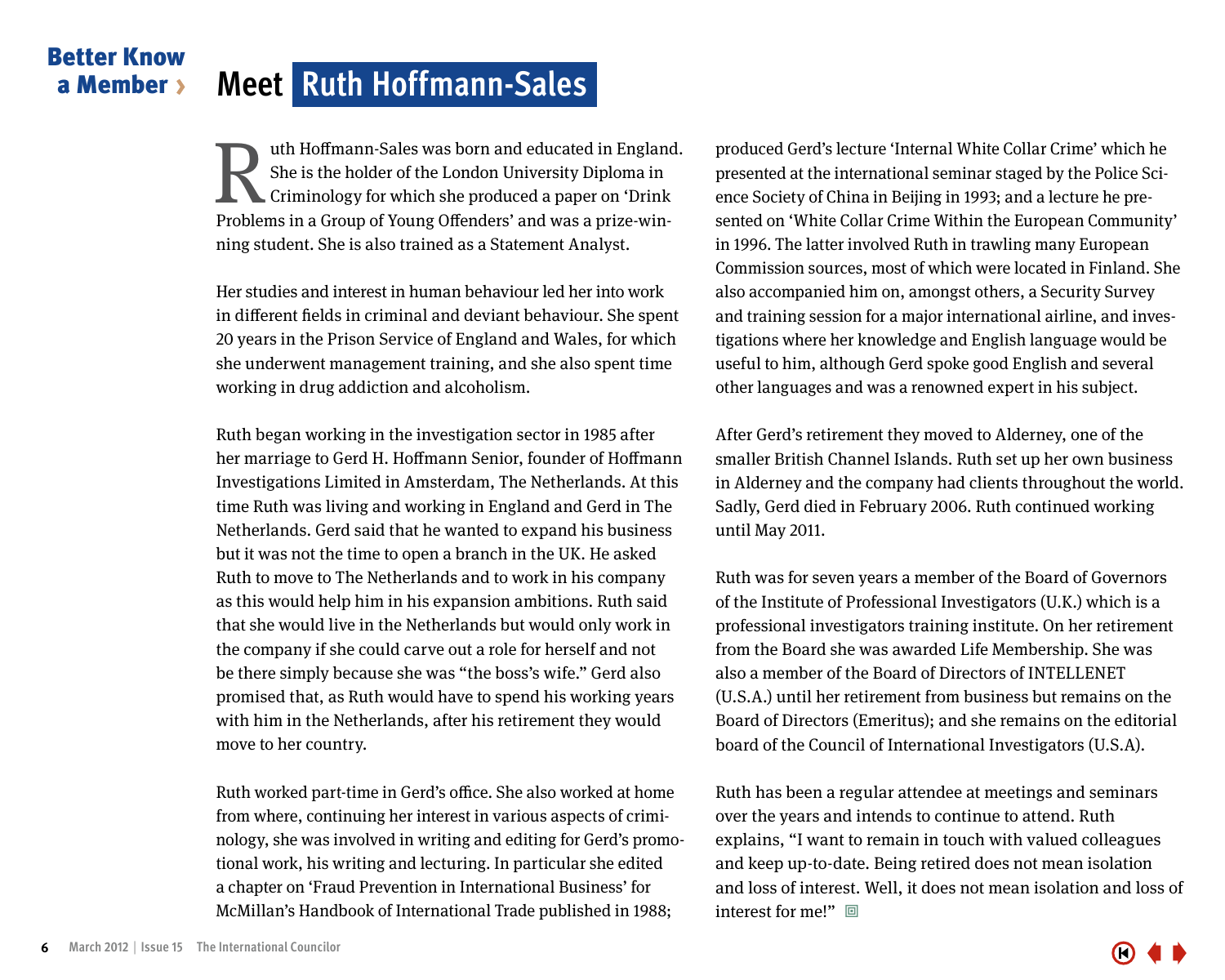### <span id="page-6-0"></span>Member News

### **Farewell to a Friend: Fond Memories of Zena**

**by**Ponno Kalastree



Zena, center, with Malcom Thomson and Peterson

It is sad that our profession has lost a<br>prominent investigator in the pass-<br>ing of Zena Scott Archer. Zena was<br>a former member of CII, who was active t is sad that our profession has lost a prominent investigator in the passing of Zena Scott Archer. Zena was in the 1980s and 1990s and perhaps many new members may not have had the opportunity to know her. Some of the older members will remember her as a respectable, distinguished and well-groomed investigator who was dynamic and determined to make a difference of our investigations profession.

It was Zena who coaxed me into joining



The Zena Scott-Archer award **←** continues on next page

CII, which in turn spurred me on to develop my passion in investigative work. Zena also encouraged me to take on a active role in the CII leadership. Zena believed in recognizing outstanding contributions to our industry, and thus the CII award of the Keith Rogers Memorial plaque came into existence, after she convinced the ABI to present the award to a CII member. Today, annually the Keith Rogers Memorial plaque is presented to a member who have made outstanding contributions to our industry.

Over the years, Zena and I developed a strong friendship. Although we were many miles apart, she always remembered to send greeting cards and small tokens of appreciation. I valued our friendship and trust well beyond the significance of mere business dealings.

Zena was what some may call "old school" — but she was a true leader admired by all.

Zena was laid to rest on Monday 14th November 2011, at the Lancaster Crematorium in Sedburgh, Cumbria. May her soul rest in peace.

Across the miles from Asia, Ponno Kalastree **I** 

# **Remembering Zena Scott-Archer**

**BY** Eric Shelmerdine, as published in ABI News

Many articles have been written about Zena,<br>Scott-Archer – many expressions of how share<br>probably being the most popular: but if we were to the<br>probably being the most popular: but if we were to the Scott-Archer – many expressions of how she was affectionately described, "our own Miss Marples" probably being the most popular; but if we were to try to count how many colleagues are able to re tell stories of the special experiences they have shared with Zena, then that would be an impossible task. How many have sat around a dinner table, when Zena has kept us spellbound with accounts of her lively and amusing stories and exciting travels. If I were to reproduce all the e-mailed dedications received from all corners of the globe since the sad news spread, they would probably fill the entire pages of this journal. Those of you who have been privileged to have known the charismatic Zena Scott-Archer, I know will never ever forget her.

I have personally penned a couple of articles about Zena for this very Journal. Others have done the same, only last month a [dedication to Zena took pride of place](#page-7-0) 

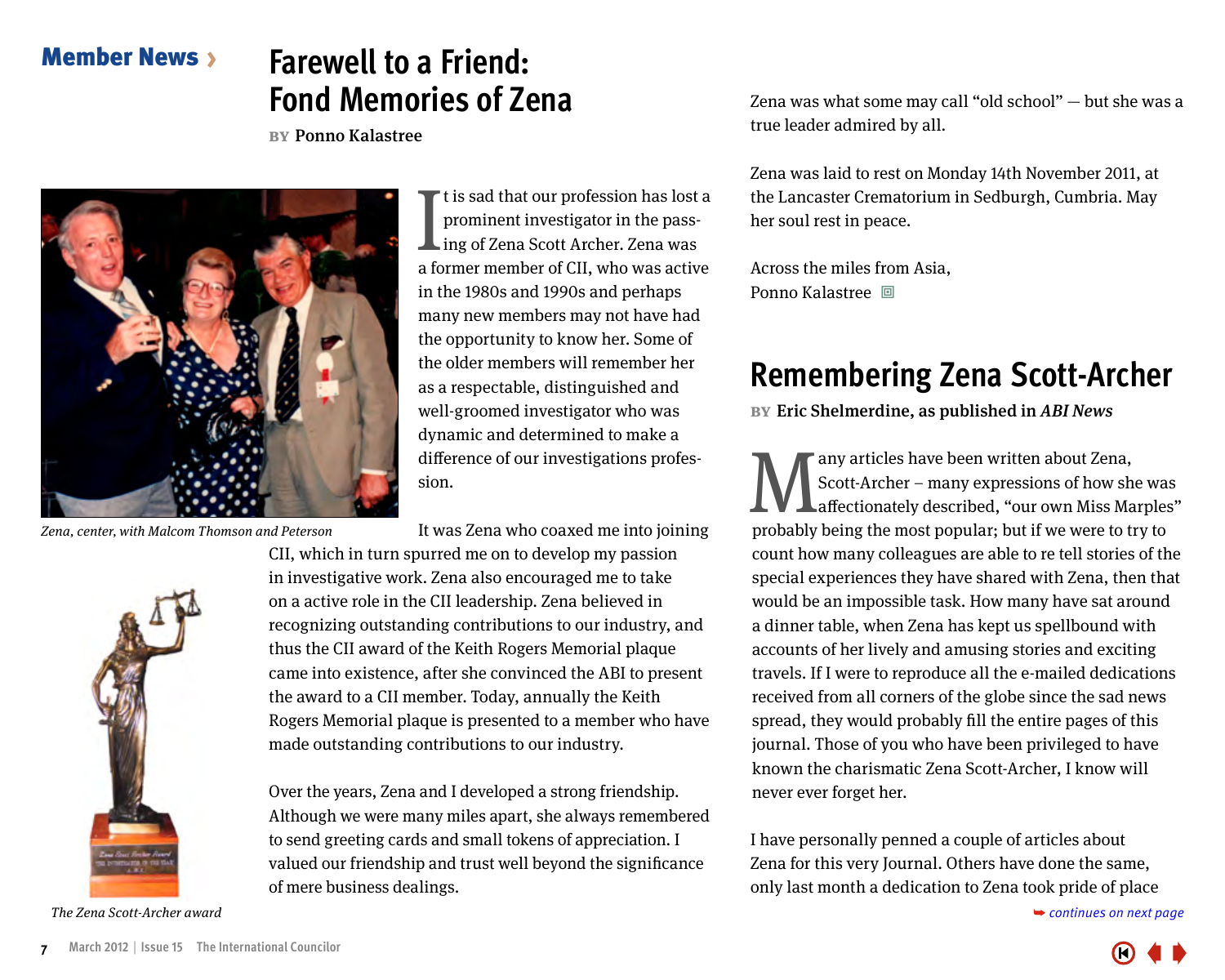#### <span id="page-7-0"></span>**Remembering Zena Scott-Archer** *continued from page 7*

in the new W.A.D. newsletter "WAD Beyond Global" by Richard Jacques Turner. Many of you reading this tribute will therefore already be familiar with the amazing achievements by a lady who lived in what I suppose was, and still is, considered "a man's world." Reaching the top in any profession is no mean feat, but for a woman to be elected as President of the Association of British Investigators and of the World Association of Detectives, and the ambassadorial role she played for these organisations is unparalleled.



Zena's amazing public life in our profession is therefore well documented, appearing on TV shows, giving many radio interviews, the ABI Zena Scott-Archer Investigator of the Year Award etc. I therefore thought I would try to bring a more personal side of her life to the fore, and for that purpose I asked Zena's only sister Marion if she would share with us a brief glimpse of the Zena perhaps we didn't know, but before I did so, I searched out Zena's ABI file to see if there was any indication at all which may reveal her private life. This only endorsed what Marion told me

Zena in the TV series The Crime **Sauad** 

later, that Zena kept her business and private life completely separate. However from the file I discovered that Zena applied for membership of the British Detective Association (later to become the Association of British Investigators) on December 4, 1952.

I had to smile when I read Zena's hand written answers to the following printed questions on the then application form.

|                    | <b>Question 5: "Description of Work Undertaken"</b> |
|--------------------|-----------------------------------------------------|
|                    | <i>Answer:</i> "nothing honest barred"              |
|                    | <b>Question 6: "Districts Covered"</b>              |
| Answer: "anywhere" |                                                     |

I hope the many friends and colleagues of Zena throughout the world will share my own feeling that the poem below befits this very special lady and how she would want us all to remember her.  $\Box$ 

Our parents always commented that from an early age, Zena had an infinite capacity for sleep. As a child our parents would take her to a party, pop her onto the hosts bed where she would instantly fall asleep. At the end of the party our father would carry her down the road, onto a bus, then at the end of the journey pop her into her own bed, having not stirred once.

Later on walking holidays with her husband Dave, if she vanished from view, he knew he would find her curled up behind a gorse bush enjoying a little nap. She had even been known to fall asleep in the dentist's chair whilst having her teeth drilled.

Her talents included dress making, sketching, painting, cooking, upholstery and embroidery, plus an insatiable passion for crosswords. On one occasion when attending night classes to improve her French, she dressed as a down at heel flower delivery lady in a scruffy raincoat, headscarf and shabby shoes. Entering the classroom she presented the bunch of flowers to the tutor, then sat down amongst the other students, impassively returning their surprised stares. They only recognised her when she laughed, bearing out her opinion that it is the laugh and the walk that gives you away when attempting disguise. There is no doubt about it, "Don't walk on the grass" never did apply to Zena.

> *Do not stand by my grave and weep I am not there, I do not sleep I am a thousand winds that blow I am the diamond glints of snow I am the sun on ripened grain I am the gentle autumn rain When you awake in the morning hush I am the swift uplifting rush Of quiet birds in circled light I am the star that shines at night So do not stand at my grave and cry I am not there, I did not die.* ( Anon )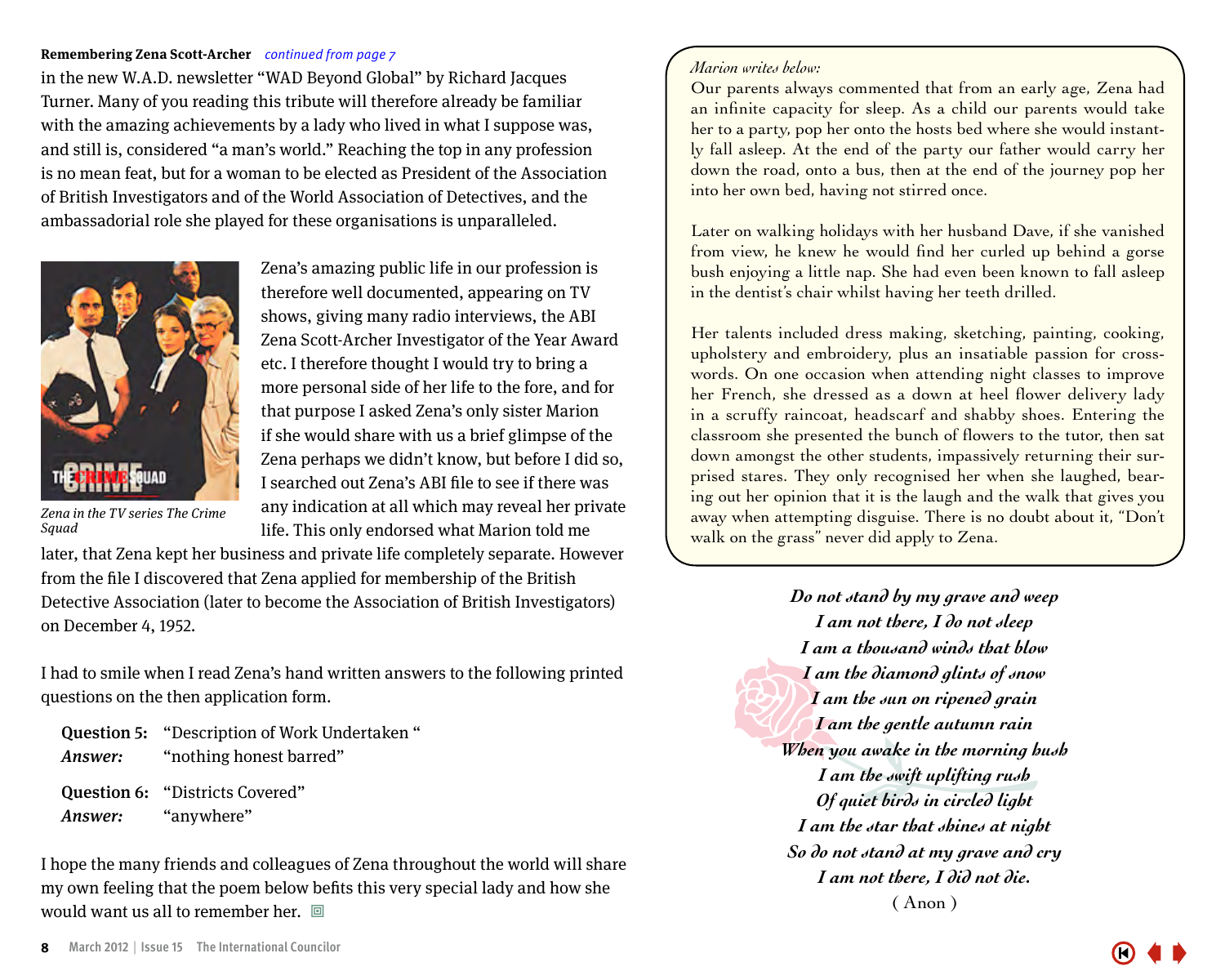## <span id="page-8-0"></span>**Ponno Kalastree Receives World Association of Detectives Award**

e are pleased to announce that CII's own Ponno Kalastree was recently named the recipient of WAD's (World Association **Example 2** e are pleased to announce that CII's ow<br>
the recipient of WAD's (World Associatio<br>
of Detectives) Neal Holmes, Sr. Memorial Security Professional of the Year Award. According to WAD, "This award honors members in the Security field who have demonstrated excellence, leadership and business acumen in their business and in the security profession."

As former CII President (2001– 2002), Kalastree has been the recipient of other significant awards,



including CII's Malcom Thomson Award, CII's International Investigator of the Year, Security Association of Singapore's Merlion Investigator Award, and the Security Association of Singapore's Meritorious Award.

We extend our congratulations to Ponno and our gratitude for continuing to be a leader in our ever-evolving industry.  $\Box$ 

### **Just ONE CLUE**

In January's issue, we<br>asked you to identify<br>a CII member by his<br>baby photo. Despite several n January's issue, we asked you to identify **La CII member by his** responses, this baby has not been identified! Better luck next time, detectives! Responses must be submitted with your own baby photo in order to be accepted.  $\Box$ 



Regional News > The Regional Spring Meeting in Geneva Switzerland is upcoming May 25 through May 27 2012.



View of Geneva to the south. Mont Salève (in France) dominates the foreground, with the white summit of Mont Blanc just visible behind it and 70 km away to the southeast. To the left of Mont Blanc is the point of Le Môle. (photo: Wikipedia Commons)

Dear colleagues, dear friends,

We are pleased to invite you to join our yearly meeting which, this year, will take place in Vevey, Switzerland. The meeting will start on Friday, 25 May and will finish on Sunday, 27 May 2012 (or later for those of you who would like extend their stay in our beautiful country).

On your arrival at Geneva or Zurich airport, you will find several trains which will take you to Vevey, small town by Lake Leman, also called "Lake of Geneva" by tourists or Geneva inhabitants. Direct trains from Geneva

airport (Cointrin station) will take you to Vevey in 1 hour (85 km) while from Zurich (250km) the journey lasts 3 hours with a train change in Lausanne.

On Friday, 25th May, we will gather on the market place (Grande Place du Marché) and will have dinner in a nearby restaurant.

For any further information, please contact us by phone or by e-mail: Pascal Mignot +41 79 616 91 06 (pascal.mignot@bluewin.ch) Irène Maldini +41 79 948 32 99 (irene.maldini@bluewin.ch) 回